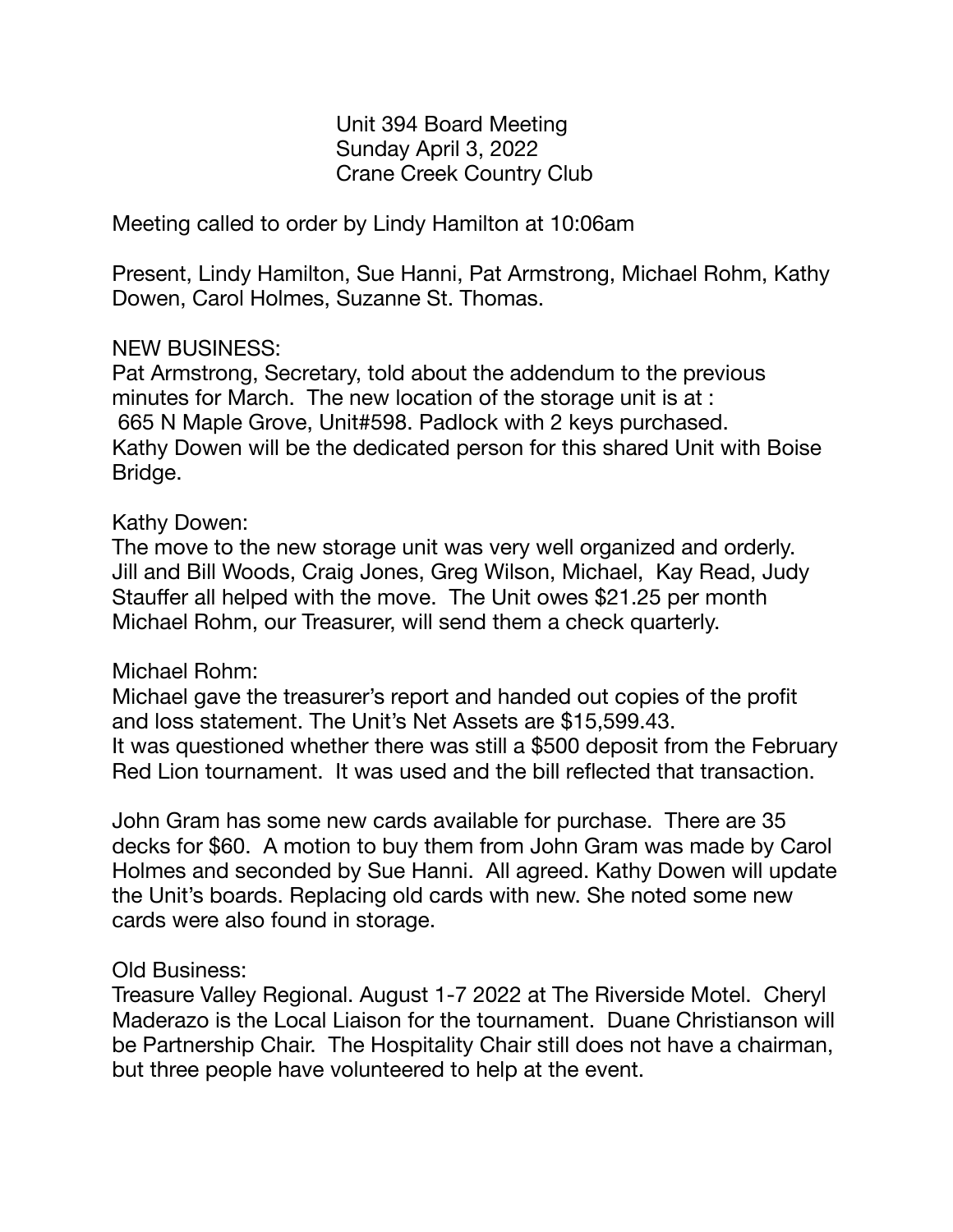ROYAL STAC GAMES: Monday, April 11th-April 16,2022 There will be double extra points.

Gold, 1/4,Silver 1/4, Red 1/4, Black. 1/4 These enhanced points are only awarded at FACE TO FACE games.

Caldwell Games: Monday April 11, 2022 Saturday April 16,2022

Boise-Odd Fellows games: Tuesday April 12, 2022 Wednesday 4, 2022 Thursday April 14, 2022

Extra \$1 per game

#### LONGEST DAY:

Longest Day will be held in Caldwell on June 20,2022.

There will be two games: 10am and 3pm. All games will be sanctioned and the Director is Duane Christensen.

Karen Boss and Suzanne St. Thomas met with the woman from the Alzheimer's Organization. They will put together baskets for the silent auction. The Alzheimer's group is also providing 100 lunches and 125 goodie bags. The Boise Bridge Club will raffle off free game chits.

There was discussion about whether the Unit can have donuts in the morning of the Longest Day Game, and perhaps candy during the game. Lindy Hamilton suggested that perhaps we give \$50 for the donuts and candy. Sue Hanni volunteered to pick up the donuts and pay any over costs. The motion to approve the contribution for the \$50 was made by Pat Armstrong and seconded by Carol Holmes. All members agreed. Kathy Dowen mentioned that there were some items in the storage unit, that she determined to be available for use at The Longest Day. Included were flags and napkins and other decorative items.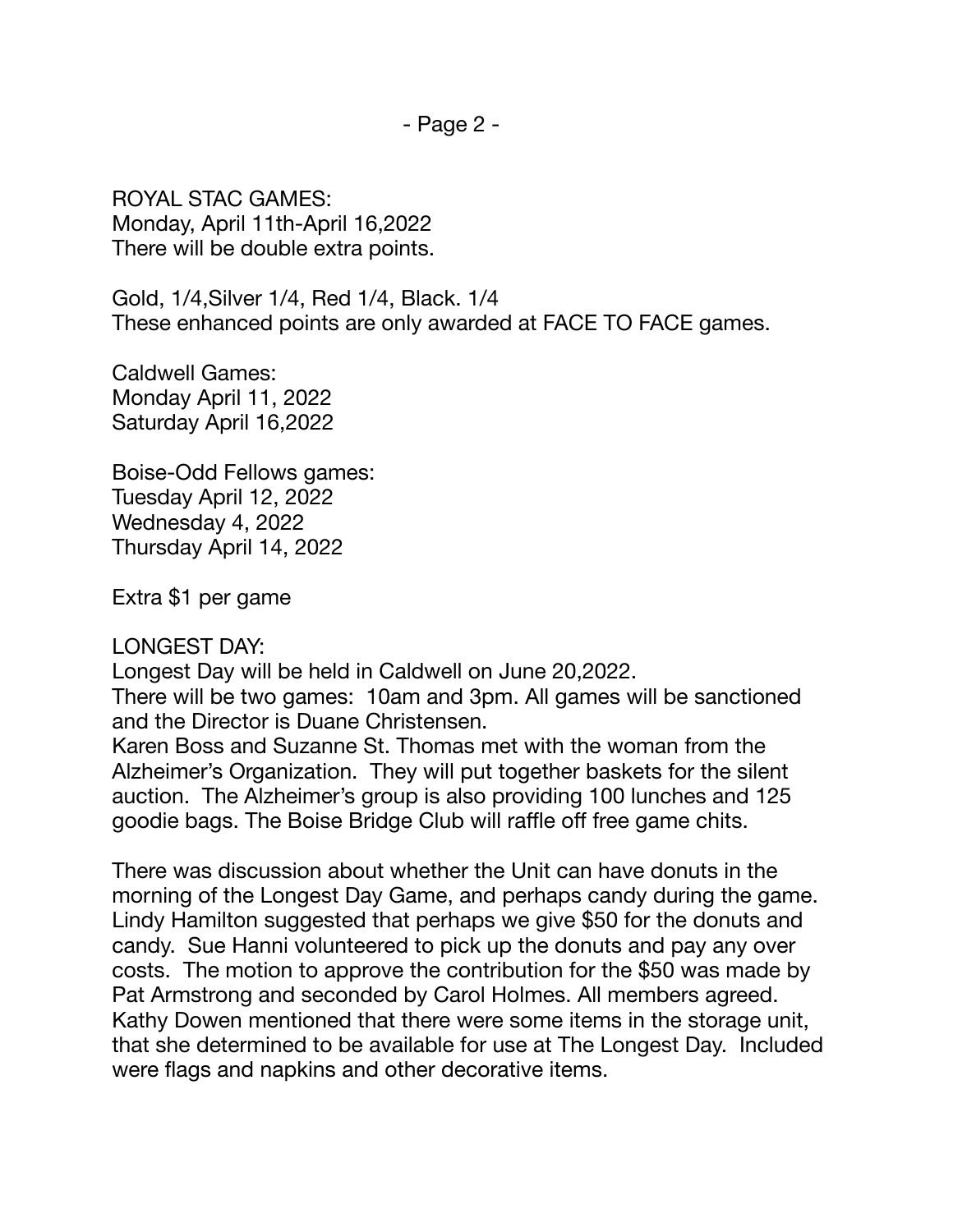MAY UNIT 394 GAME:

May 1, 2022 meeting will be at Crane Creek. Sue Hanni presiding. Meeting 10am. Please be prompt!

Lunch 11:30: Suggestions were made for possible soup and salad or just 3 items on the menu. Pat Armstrong will confer with staff and decide what works best.

12:30: GAME STARTS!!!!

Designated player will be Pat Armstrong(free play)

Tabled:

June and July Unit Games

 Sue Hanni will contact Judy about scheduling The Odd Fellows for the Unit games beginning in June thru out November,2022.

New Business:

Suzanne St James discussed her meeting with the Basque Center. Two dates were looked at :

December 4 (could not start till 4:30) and December 18, 2022. Noon till ???? No host bar available.

Space rental is \$400 . We could start the game at 12:30 and have dinner and no host bar after the game. Suzanne St. Thomas and Kathy Dowen discussed the dinner menu. They have talked to the people at the Basque Market, and they will come over and do a very large Paella, possibly a chicken/ chorizio Paella. The Unit can provide a tossed green salad and bread. Members can bring their best cookies and candy for dessert. We will be able to use the kitchen at the Basque Center. 

A motion to hold the December Unit Game on December 18,2022 at the Basque Center in Boise was made by Pat Armstrong, and seconded by Michael Rohm.

It is important to advertise this event as soon as possible as December calendars fill up quickly. Kathy Dowen is in charge of The Constant Contact and she will send notice to Judy Stauffer to send out a message to all members to mark their calendars. We will require RSVP's for this event.